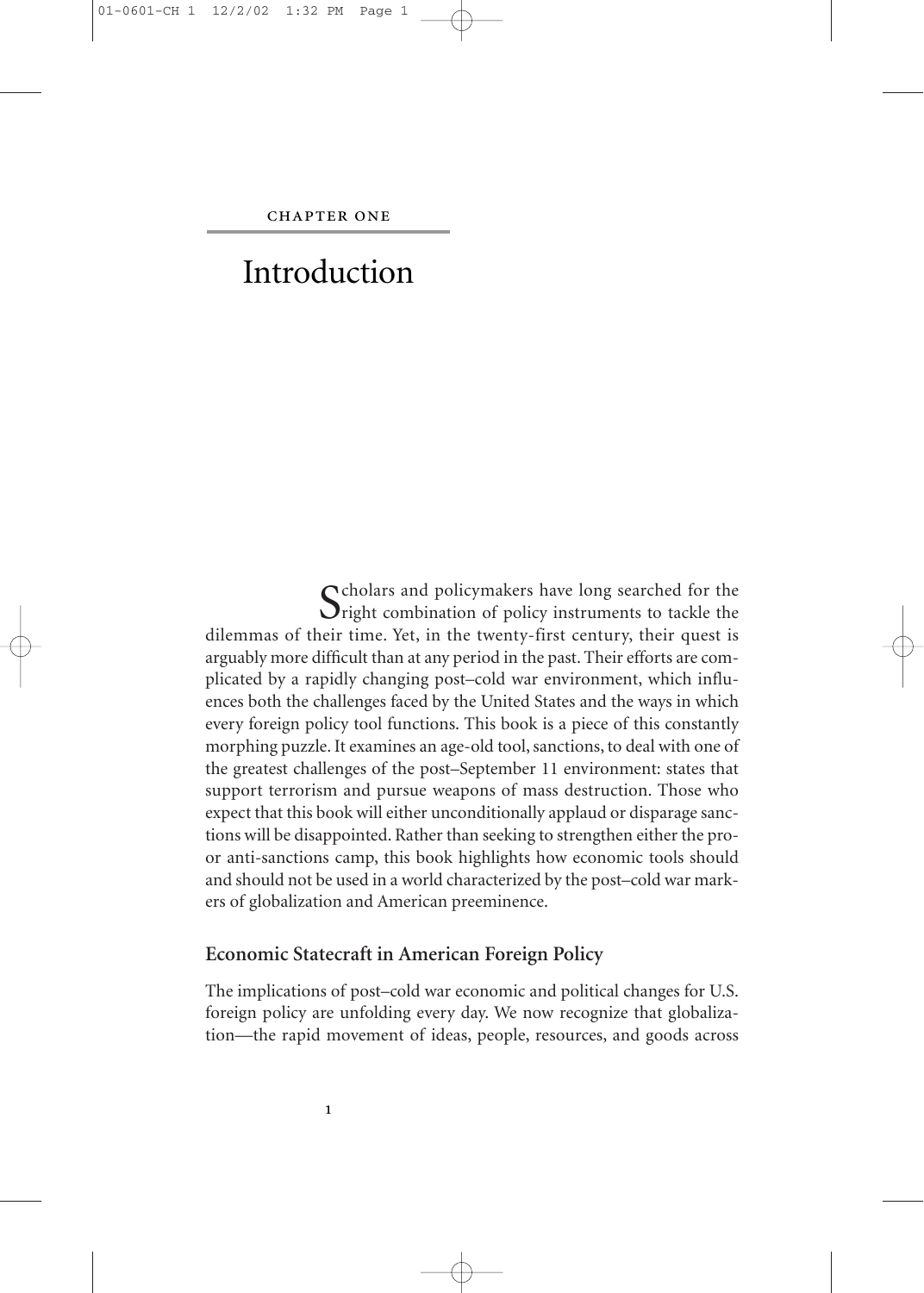#### 2 introduction

boundaries and barriers—has the potential to transform the political landscape as much as the economic environment. It has brought prosperity to many corners of the world and spurred the integration of states and regions. But at the same time, globalization has created new vulnerabilities, particularly for societies as open as that of the United States. In the search for security, globalization is proving to be a cocktail of venom as well as of vitamins.

American preeminence has also brought its own complications. Unrivaled U.S. influence in the military, economic, political, technological, and cultural realms has opened new possibilities for shaping the international environment.<sup>1</sup> Yet it has not freed the United States from making strategic choices or absolved it of the need to take into account the preferences of its allies and friends, particularly when addressing the transnational challenges that are part and parcel of globalization. The September 11, 2001, terrorist attacks and the responses to them—ranging from military action to the tightening of restrictions on global financial flows—were a dramatic demonstration of how post–cold war economic and political changes have shaped the threats facing the United States and its ability to address them.

Although policymakers need to understand how globalization and American preeminence affect all military, diplomatic, informational, and economic types of statecraft, this book focuses most intensely on economic tools.2 Such instruments will play an important role in the more "activist" U.S. foreign policy agenda that is the result of both a greater perception of threat and a grander sense of U.S. capabilities in the post–September 11 era. Although military force will be a key component in addressing many foreign policy challenges, economic tools will be a frequent accompaniment, in part because their use will be seen as a precondition for securing the support or acquiescence of other countries for U.S. military missions. Economic tools also will be a substitute for military action when the use of force is not appropriate or feasible, either because of the nature of the objectives or simply because the United States cannot undertake an unlimited number of military endeavors simultaneously. Similarly, economic instruments will be both a complement to and a substitute for diplomatic undertakings in protecting and promoting U.S. interests worldwide.

Both positive and negative forms of economic statecraft will be needed to address new foreign policy challenges and maintain other priorities abroad. The centrality and versatility of positive economic tools (better known as inducements or incentives) in advancing U.S. foreign policy interests is demonstrated by their role in one narrow, if important, realm—that of combating terrorism. In the wake of September 11, inducements helped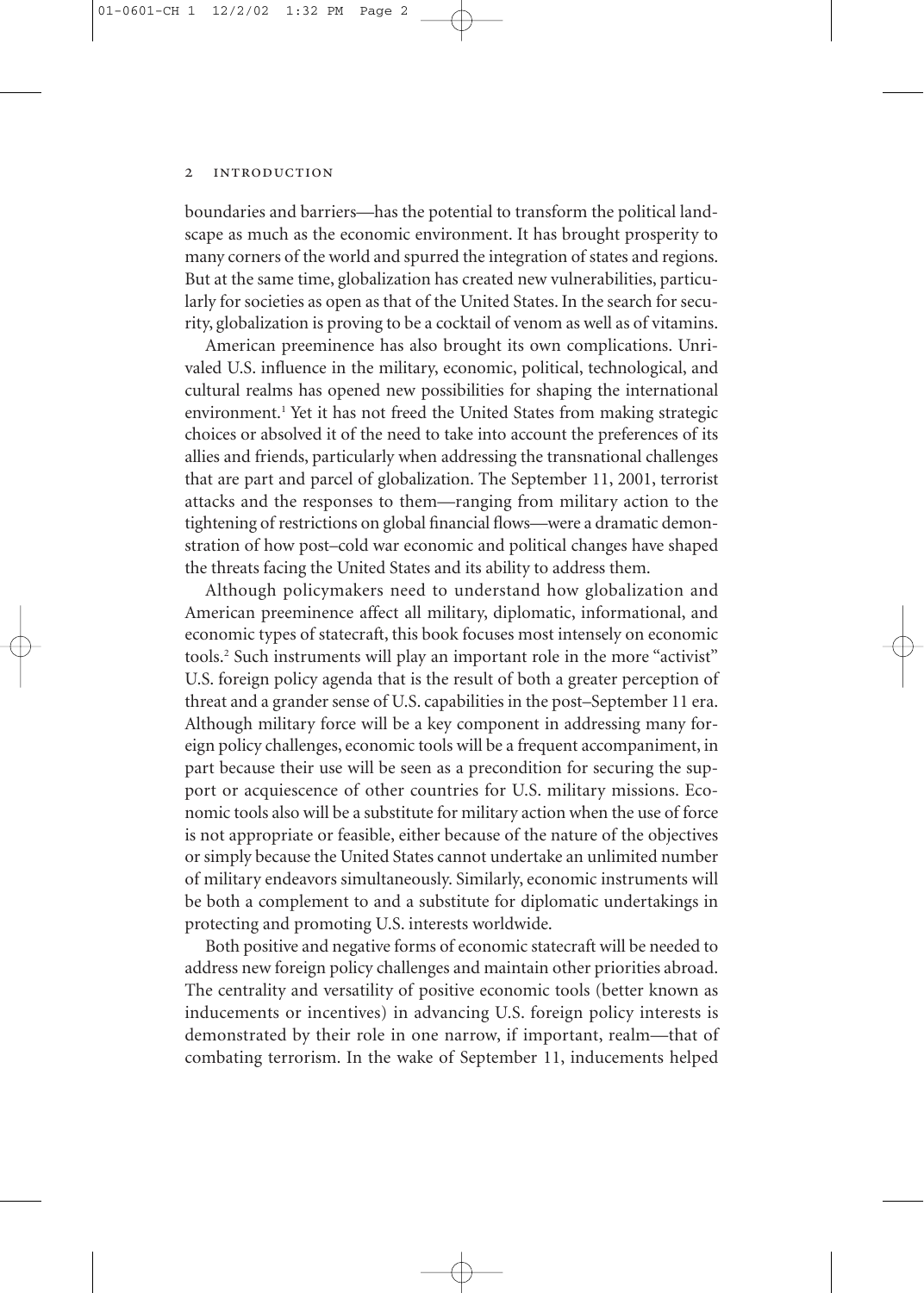entice countries to join U.S. counterterrorism efforts, both in a broad sense and in the concrete mission of destroying Osama bin Laden's network in Taliban-controlled Afghanistan. Incentives were of particular importance in cases—such as Pakistan—where governments risked political backlash or economic losses because of their cooperation with Washington.<sup>3</sup>

Positive economic tools will be equally important in America's more activist foreign policy quite apart from their role in immediate counterterrorism efforts. They will be used with greater enthusiasm to bring stability to weak and failing states and to find solutions to transnational problems such as the spread of AIDS and other diseases. The United States and other countries also will increase their efforts to use foreign aid and technological transfers to promote equitable development and institution building in some countries, particularly now that poor socioeconomic conditions are seen not just as being of humanitarian concern but also as having security implications that extend beyond a single country's borders. Incentives may also be called upon to serve purposes such as solidifying agreements intended to halt the pursuit of national nuclear programs, as was attempted with North Korea in the 1990s.<sup>4</sup>

Negative economic tools also will be a crucial component of America's more activist foreign policy agenda. They will continue to play a key role in combating terrorism. Financial measures aimed at tracking and freezing the funds of terrorist organizations and individuals related to them are already used to handicap nefarious operations. Coercive economic measures will remain essential in pressuring and isolating countries that continue to lend support to terrorist groups or provide them safe haven in defiance of U.S. demands. Countries that resist cooperating with the United States on other levels—such as in the sharing of information pertaining to terrorism—may also find themselves subject to economic pressure.<sup>5</sup> Outside the counterterrorism agenda, sanctions will maintain their centrality in U.S. efforts to combat the proliferation of weapons of mass destruction, setbacks in democratization, and acts of aggression. They will also be necessary to address the burgeoning agenda of transnational issues, including international crime, trafficking in women and children, and the narcotics trade.

The focus of this book on sanctions opens the door to examining both positive and negative economic tools. Just as the imposition of sanctions is a penalty, their lifting or the prospect of it is—or should be—a real incentive.

Sanctions are a much explored, but still poorly understood, foreign policy instrument. Despite the existing wealth of studies on economic sanctions, the literature, in the words of one scholar, "is among the most contentious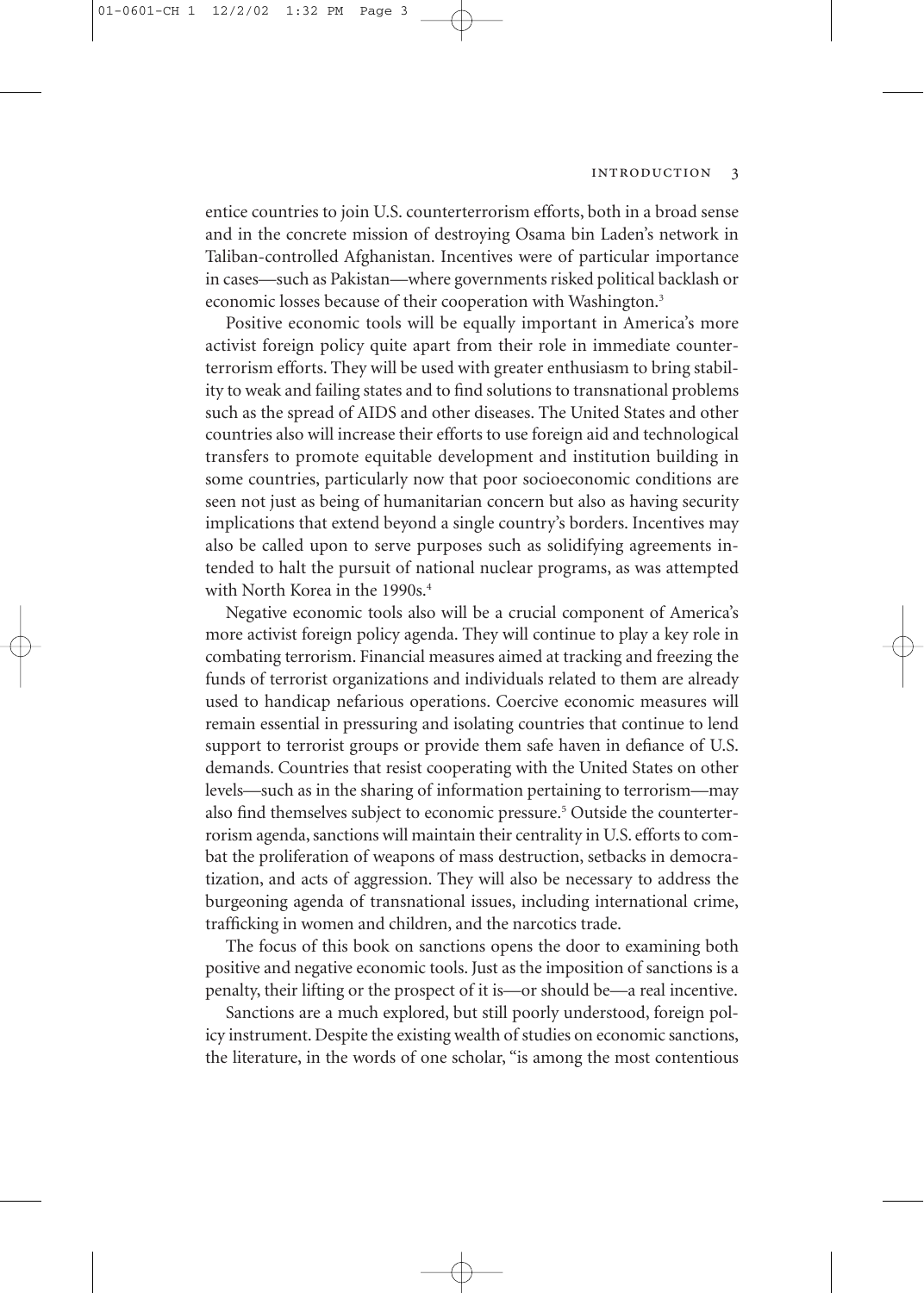#### 4 introduction

and inconclusive in international relations."6 As discussed in detail in chapter 2, little agreement exists on even the most basic questions surrounding the use of these tools. Much of the existing scholarship is not directed toward policymakers; it is more concerned with how various methodologies and assumptions influence overall assessments of whether sanctions "work." Other studies have made important policy-relevant contributions, but our understanding of how economic sanctions are best employed is still incomplete.7 For instance, one of the most important conclusions of the sanctions literature to date is the now widely accepted finding that sanctions are most likely to work when they are multilateral. Highlighting this reality to policymakers influenced how many of them think about sanctions and arguably contributed to a more restrained use of unilateral measures. Yet at the same time, this finding left policymakers with a fleet of follow-up questions. Under what circumstances is international cooperation in imposing sanctions most likely to be attained? In the absence of multilateral cooperation, what is the value, if any, of unilateral sanctions?

Sanctions also were deemed to be worthy of further investigation given the sharpening focus of American foreign policy on terrorism and weapons of mass destruction after September 11. Sanctions have played a major role in past U.S. strategies for dealing with both of these global challenges, particularly when the threats have come from states. Policymakers increasingly preoccupied by the need to combat state-sponsored terrorism and the proliferation of weapons of mass destruction are faced with the critical question of whether these issues can be adequately addressed with economic tools.

The conclusions of this study shy away from the simplistic, from the notion that sanctions "work" or "don't work." The reality is that the record of sanctions is mixed; as a result, both successes and failures are examined in this book. Of greater interest than whether the value of sanctions can be summed up in a phrase are the insights revealed from careful analysis of past attempts to use sanctions to deny states resources or to coerce them into changing their behavior. As this book demonstrates, the shrewd use of sanctions in these instances depends on many factors, perhaps the most important being whether the structure of the sanctions regime is appropriate to the task at hand. More often than not, the success or failure of sanctions is not a reflection of the inherent value of sanctions in some abstract sense. Instead, it is a consequence of whether the instruments were well crafted to pursue the objectives of the policymaker. A sanctions strategy designed to change a regime should look very different from one aimed at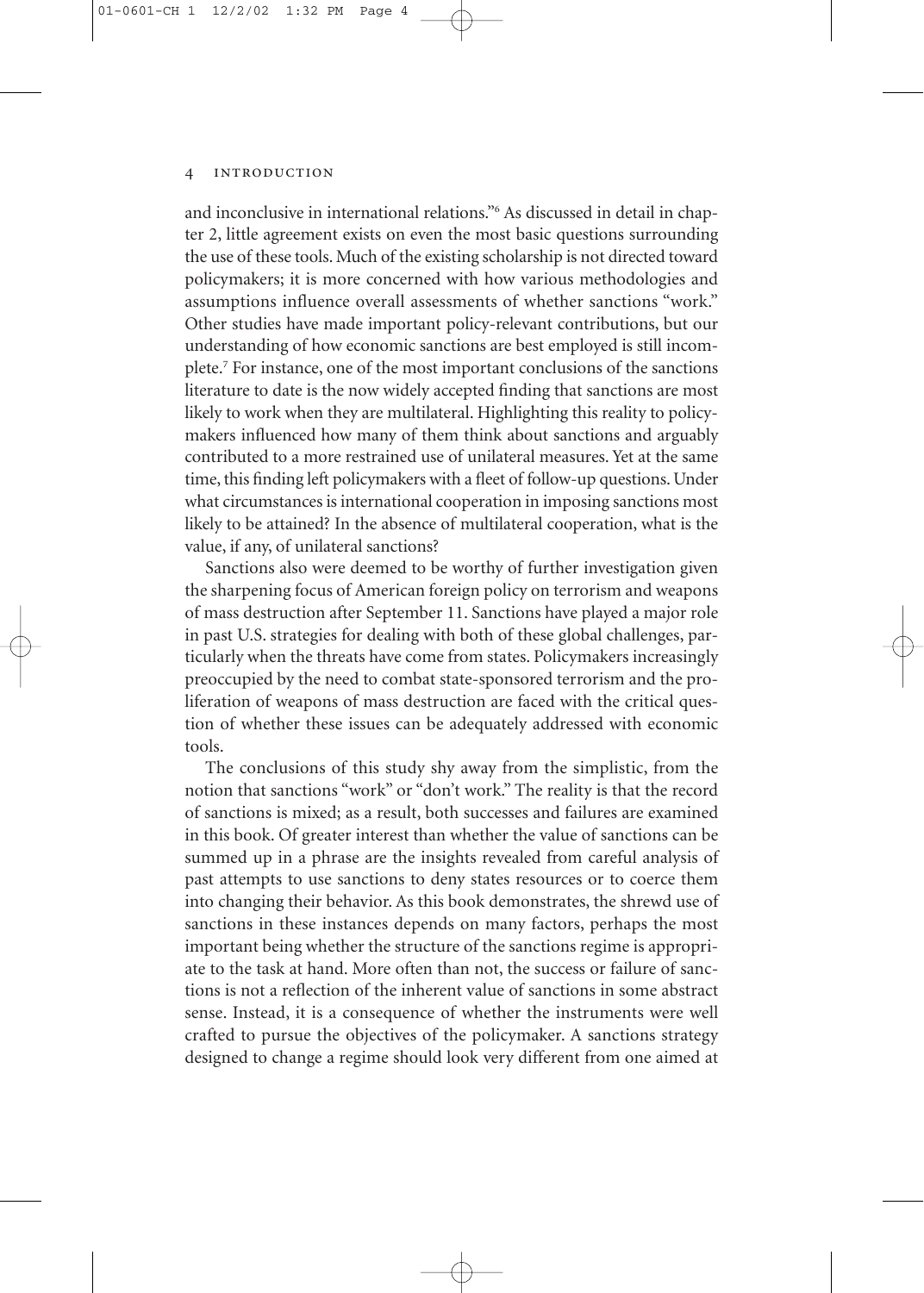containment, which in turn should be distinct from a strategy intended to change the behavior of a government. Unfortunately, as revealed in these pages, that has rarely been the case.

## **A Map to What Lies Ahead**

Chapter 2 sets the scene for this book by addressing broad issues surrounding the use of sanctions in the post–cold war world. It examines how economic and political realities—namely globalization and American preeminence—shaped trends in the use of sanctions throughout the first decade after the collapse of the Soviet Union. Chapter 2 also explores the status of the "sanctions debate," the often animated exchange among policymakers, scholars, and interest groups over the use of economic tools in American foreign policy. In seeking to identify the source of tension between the needs of policymakers and the work of scholars, the chapter examines the various research and political agendas behind the seemingly innocuous question "Do sanctions work?" In doing so, the chapter illuminates a number of ways in which the study of sanctions could be refined to be of greater relevance to policymakers and identifies areas concerning the use of economic tools that deserve further attention. Chapter 2 also offers a multipart methodology to assess sanctions regimes and provides a framework for exploring outstanding questions about the use of sanctions, particularly in the cases that follow.

The next section of the book includes case studies of sanctionsdominated strategies toward Iran, Iraq, Libya, and Sudan. These cases were selected as having the greatest relevance for future efforts to address the nexus of terrorism and weapons of mass destruction. Each of these countries has been officially designated a "state sponsor of terrorism" and placed on the U.S. government's annual terrorism list.<sup>8</sup> Each, to varying degrees, is a suspected proliferator. And each continues in its own right to pose foreign policy concerns and problems for the United States. Collectively, as the four hardest cases in the extended geographic area of North Africa, the Middle East, and the Gulf, they are the ones most likely to shed light on the ability of sanctions to address such fundamental U.S. concerns.

The decision to examine sanctions regimes imposed largely on states rather than on entities within them or transcending them is a deliberate one. Neither terrorism nor weapons of mass destruction nor any of the other problematic behaviors targeted by sanctions can be fully or adequately addressed by limiting U.S. strategies to the state-to-state level. But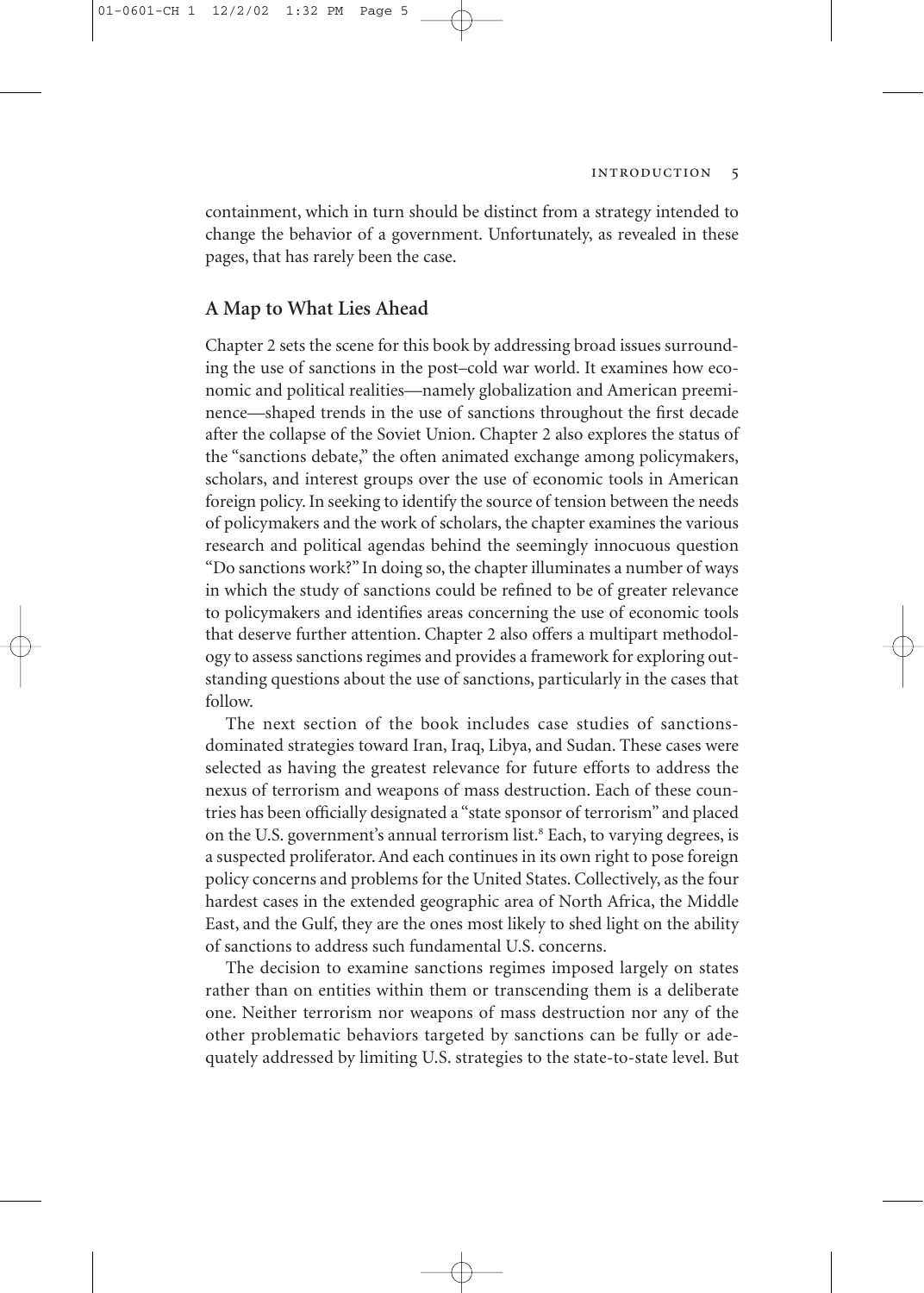such policies remain at the core of U.S. efforts. Transnational terrorist networks such as al-Qaida are reliant on sympathetic states to provide them with the support—be it in the form of finances, material or logistical help, or safe haven—necessary to sustain their operations.<sup>9</sup> Similarly, although it is legitimate to worry about the use of weapons of mass destruction by nonstate actors, states are still by far the most likely source of these weapons for such groups.

Not only is this focus on states critical to today's foreign policy agenda, it also provides a fertile ground for solid scholarship and sound prescriptions. In contrast to those analyzing the fledgling, if promising, transnational efforts to block the assets of groups and individuals worldwide, researchers interested in deriving recommendations for dealing with states through economic coercion have decades of experience on which to draw. The United States has long employed sanctions as the main tool for dealing with Iran, Iraq, Libya, and Sudan. In each case, a complex web of sanctions evolved, as both the number and type of sanctions associated with being on the terrorism list expanded and the United States imposed additional restrictions on the country for other egregious behaviors.<sup>10</sup> As a result, the measures in place against Iran, Iraq, Libya, and Sudan are the most comprehensive sanctions regimes that the United States maintains; the economic and, to a lesser extent, political isolation of these countries from the United States is nearly complete.<sup>11</sup> These sanctions regimes therefore provide the best opportunities for investigating many aspects of the use of coercive economic pressure, be it the links between impact and effectiveness, the interaction between sanctions and domestic politics in the target country, or the wrangling over sanctions policy that often occurs in the U.S. domestic realm.

Together, the four cases also provide important contrasts. Each involves a different level of multilateral cooperation, from the most minor to the most comprehensive. In addition to having strict U.S. sanctions imposed on them, Iraq, Libya, and Sudan all endured UN measures of varying intensity; Iran, while never the object of UN sanctions, has been subject to some multilateral restrictions in addition to comprehensive U.S. ones. Collectively, these cases demonstrate how the United States has used sanctions to pursue the full panoply of policy objectives—from regime change to containment to altering relatively small elements of a target country's behavior. Each case also reveals the complexities that arise from pursuing multiple and occasionally competing goals that shift over time; in none of the four cases were terrorism and weapons of mass destruction the only U.S. concerns.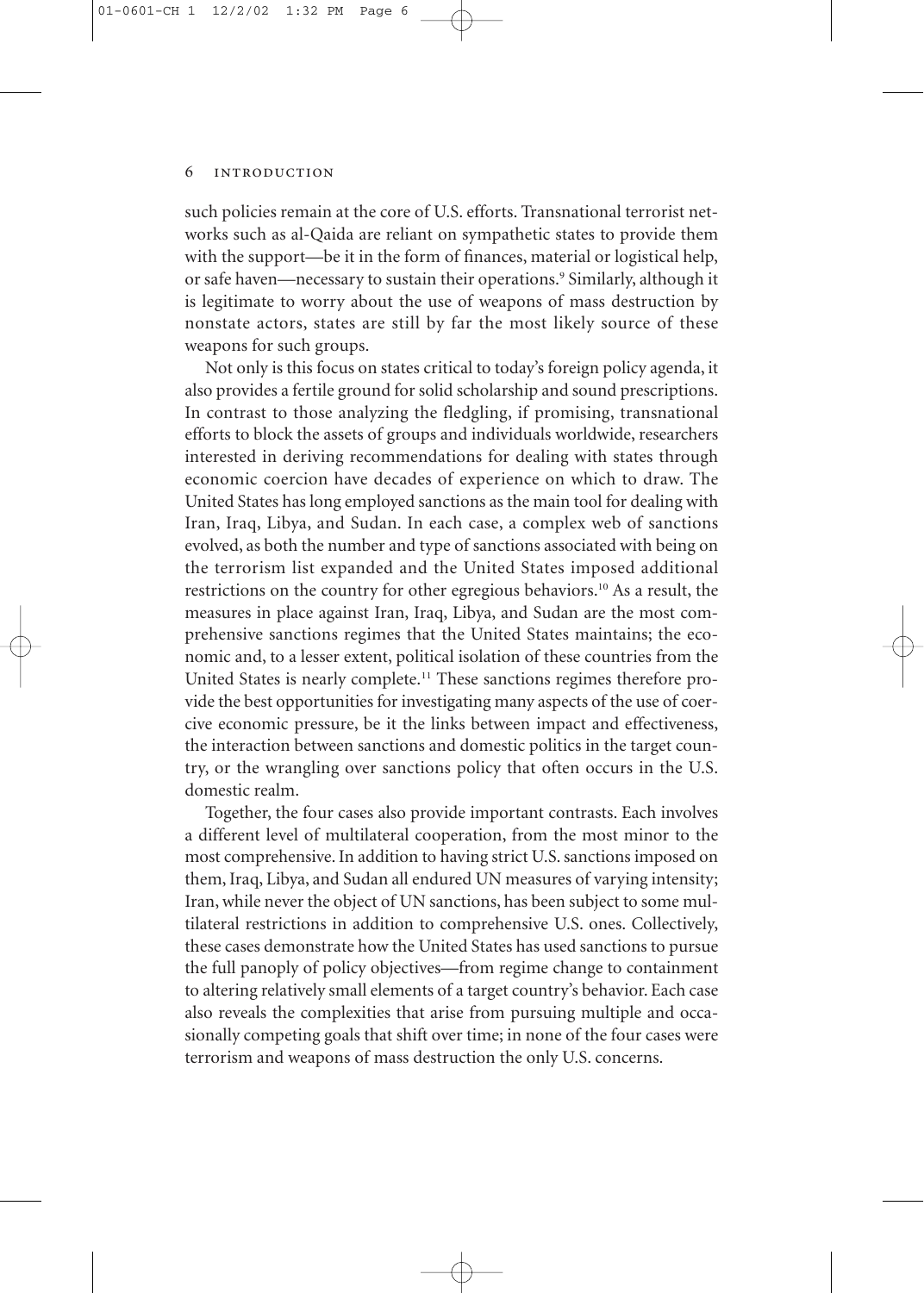Iran is a country with which the United States has had poor relations since the 1979 revolution unseated the shah and ushered in an Islamic republic. At the top of U.S. concerns in regard to Iran has been its active support for terrorism, particularly the assistance it provides to Palestinian and other groups that use violence to oppose the existence of Israel. Iran's pursuit of weapons of mass destruction and harsh rhetoric against America and Israel also have been sources of anxiety to the United States. Although Washington has failed to gain substantial multilateral support for its efforts to isolate and pressure Tehran with sanctions, the United States has enforced its own nearly comprehensive sanctions regime. This stringent strategy has been largely popular with domestic U.S. constituencies; however, at the end of the last millennium, it was under increasing fire from those who argued for a less confrontational U.S. approach toward Tehran on account of Iranian domestic political changes and the country's status as an important regional power and energy exporter. The U.S. campaign against terrorism energized the debate surrounding U.S. relations with Iran, with some pushing for an even more aggressive approach toward the country and others maintaining that a new convergence of interests could lead to rapprochement between Tehran and Washington. The inclusion of Iran in this study is critical for what it reveals about both the value of unilateral sanctions and the challenges of imposing them on a country experiencing great internal political change.

Iraq has been subject to one of the most extensive sanctions regimes in history. Since sanctions were imposed on Iraq immediately after its 1990 invasion of Kuwait, the country has chafed under multilateral UN sanctions blocking or regulating most of its economic interactions with the outside world. These sanctions were complemented by weapons inspections, military strikes, humanitarian schemes, and U.S. efforts to delegitimize the regime of Saddam Hussein. Although UN resolutions specified that sanctions would remain in place until Iraq cooperated fully with international weapons inspectors, concerns over Iraqi behavior have gone far beyond its pursuit of weapons of mass destruction. The United States and many countries in the region also have worried about Iraq's history of aggression within and outside of its borders, its support for terrorism, and its vehement opposition to Israel. The U.S. domestic debate over Iraq, unlike that over Iran, has been dominated by those supporting a variant of the sanctionsdominated approach and those advocating a more aggressive military strategy against Saddam Hussein. Yet at the international level, growing opposition to sanctions—generated in part by humanitarian concerns and by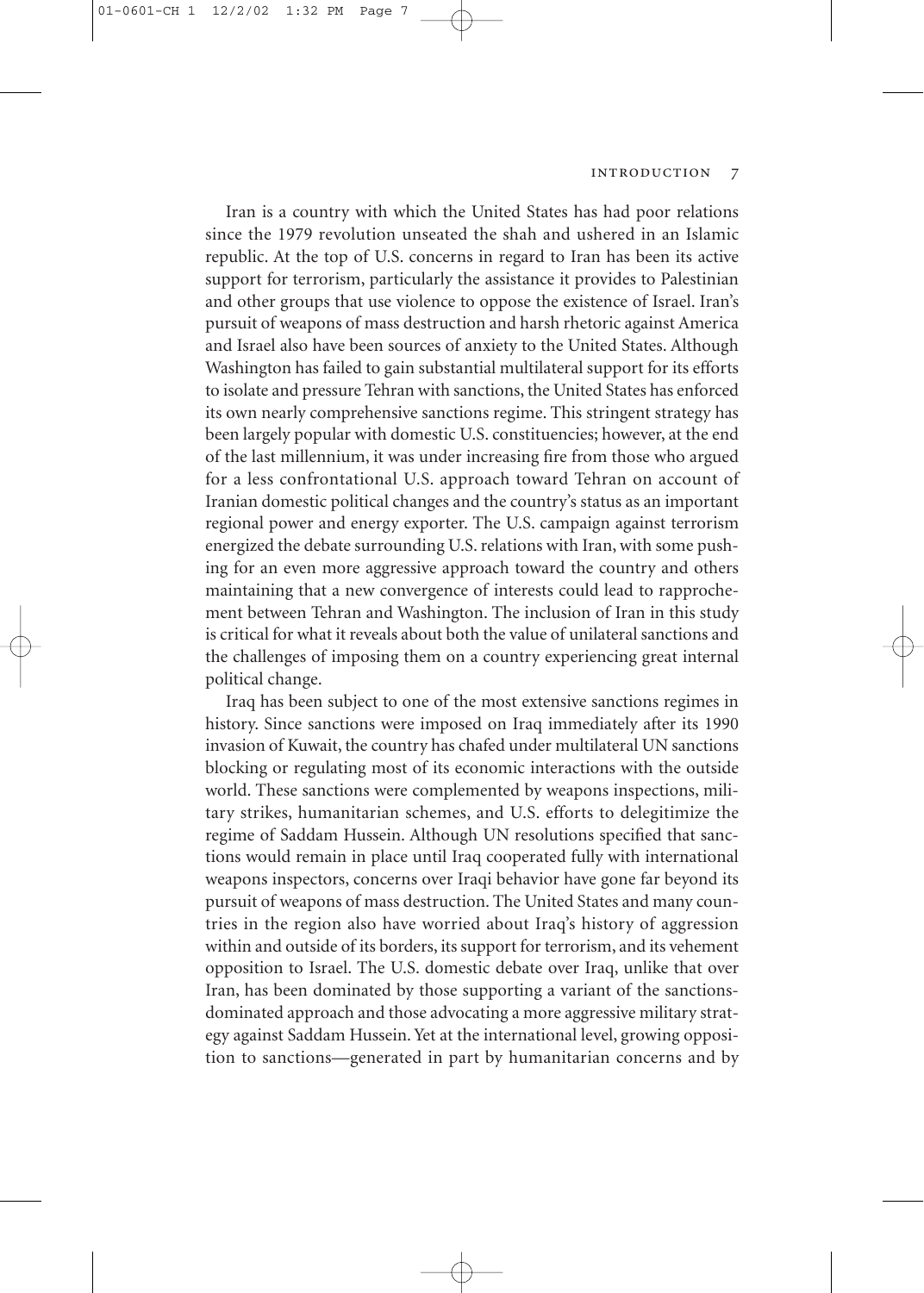#### 8 INTRODUCTION

impatient commercial interests—forced a partial reassessment of the sanctions approach. Examining the Iraqi case is an essential component of any sanctions study, not only because of its uniqueness but because of what more than a decade of multilateral sanctions reveals about the tensions that arise between maintaining economic pressure on a recalcitrant regime and sustaining international consensus for such efforts.

Libya—and the threat that it poses to international security—changed over the last two decades of the twentieth century. During the Reagan administration, the United States viewed Libya's active support for terrorism, its meddling in the affairs of its neighbors, and its opposition to Israel as fundamental challenges to U.S. interests in the region. Although many countries shared U.S. concerns about the radical ways of Libyan leader Muammar Qadhafi, the United States pursued its policies of economic and military coercion against Libya largely on its own throughout the 1980s. Libyan involvement in the bombing of Pan Am 103 in 1988 and a UTA airliner in 1989 ended international apathy toward Tripoli and paved the way for seven years of multilateral sanctions against Libya. Libya's eventual compliance with key UN demands—specifically the surrender of the Pan Am 103 suspects—launched an international debate over the extent of Libya's rehabilitation and the proper pace of the reintegration of Libya into the global economic and political community. Libya's inclusion in this study is critical because this sanctions episode is widely viewed—rightly or wrongly —as the most successful instance of economic penalties moving a regime away from support for terrorism and toward the satisfaction of specific counterterrorism goals.

Sudan is a country that has rarely received the undivided attention of policymakers since the collapse of the Soviet Union lessened its strategic importance. The United States has, nevertheless, sought to juggle a wide range of disparate objectives in Sudan, including curbing state support for terrorism, ending a brutal civil war between Khartoum and the largely southern opposition, providing humanitarian aid for famine-stricken areas of the country, satisfying concerns about the development of chemical weapons, and addressing widespread human right abuses. This varied and complex agenda—and a domestic U.S. debate that has lacked a voice arguing for a more conciliatory approach toward Khartoum—led the United States to rely almost exclusively on a strict economic sanctions regime to pursue its goals in Sudan throughout the 1990s. For a time, U.S. measures were accompanied by UN diplomatic sanctions on Khartoum for its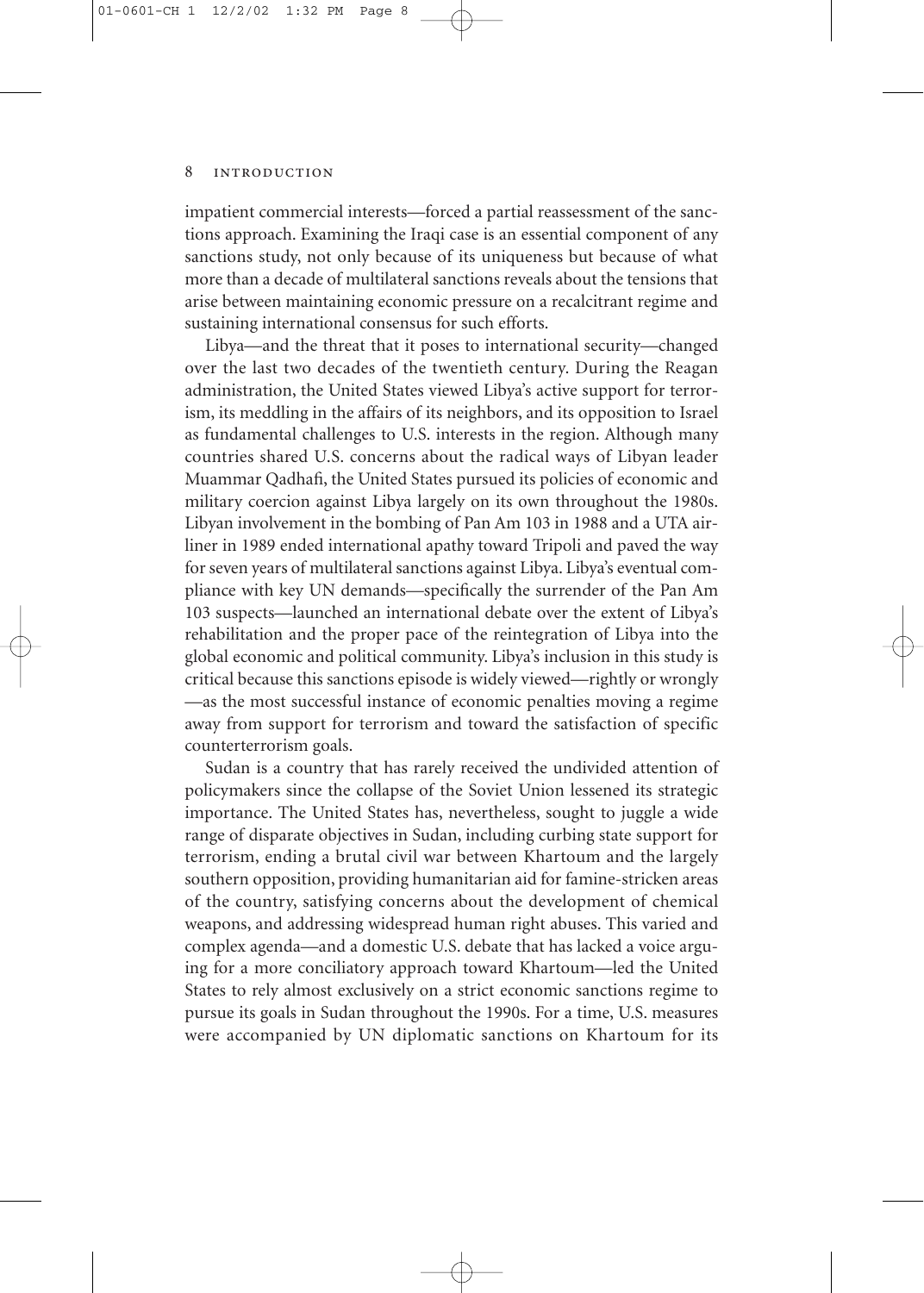involvement in an assassination attempt on Egyptian president Hosni Mubarak; yet for the most part, U.S. efforts to use coercion to change the behavior of the Sudanese regime have been unilateral. Sudan warrants investigation in this study as an often overlooked case in which Congress was particularly influential in crafting U.S. policy toward the regime. Moreover, it demands renewed attention given the efforts of Khartoum to assist the United States in its campaign against terrorism. Whether Washington manages to sustain that cooperation without forgoing the pursuit of other goals in Sudan will shape its future relationship with Khartoum and will have implications for other cases where the United States finds itself facing multiple and competing goals in its war against terrorism.

The cases of Cuba, North Korea, and Syria deserve particular mention, because they are the three other countries designated as state sponsors of terrorism by the United States. Yet, for methodological reasons, they are not subject to the same scrutiny in this book as Iran, Iraq, Libya, and Sudan. Although Syria has many of the attributes of these cases, U.S. policy toward Syria has been driven primarily by the perceived role that Damascus must play in any successful Middle East peace process. As a result, not only is the U.S. sanctions regime in place against Syria far less severe than in the cases examined here, but a reasonable assessment of these tools would require an extensive analysis of the Middle East peace process, which is beyond the scope of this book.12 North Korea, a state sponsor with clear nuclear ambitions, is also outside the purview of this study because past efforts to deal with its nuclear program fall more into the realm of incentives than of sanctions. Cuba is omitted from extensive treatment in this study because there are few major concerns about its pursuit of weapons of mass destruction and because its inclusion on the terrorism list reveals more about the U.S. domestic interplay surrounding Cuba than any objective reality concerning Cuba's foment of terrorism. Despite these considerations and qualifications, the cases of Cuba, North Korea, and Syria do provide additional or complementary insights. For this reason, they—and the past use of sanctions against Afghanistan and the Taliban, Burma, China, Pakistan, and Yugoslavia—are discussed in the conclusion of this study.

The final chapter pulls together lessons dispersed throughout the book. Just as chapter 2 contemplates how globalization and American preeminence shaped pressures to employ sanctions since 1990, the concluding chapter considers how these two factors influenced *how* sanctions worked and *whether* they worked—when used to advance U.S. strategic interests